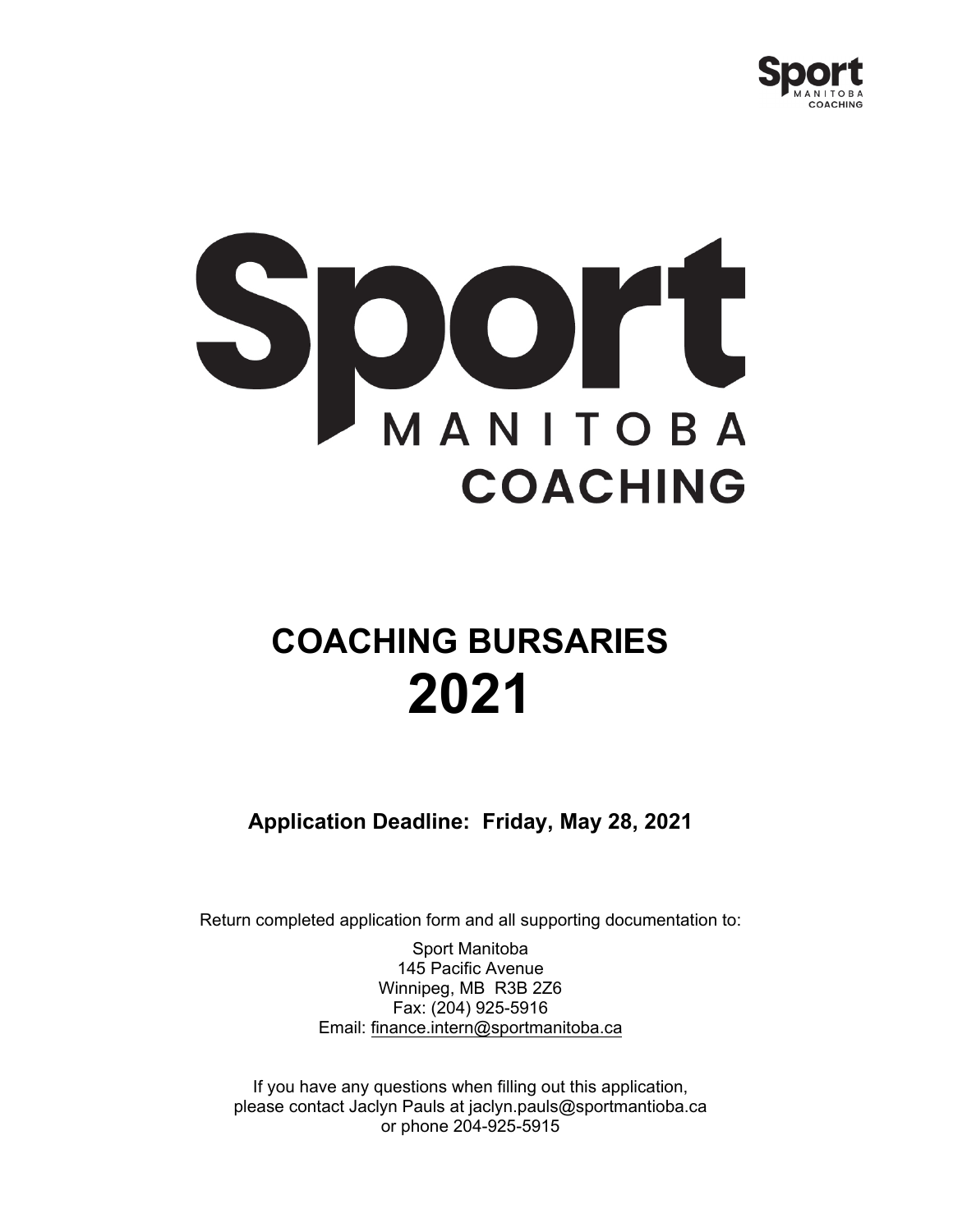# **COACHING BURSARIES**



Four \$500 bursaries are annually awarded to students who have demonstrated a commitment to coaching in Manitoba. Our goal is to encourage students to continue coaching while attending a post-secondary institution. The bursaries are to be used towards the recipient's tuition.

Students who are, or will be attending university or college as a full time student as defined by the institution you will be attending for the 2021/2022 regular academic sessions and are currently coaching for a school, club, PSO, or community centre are invited to submit an application.

#### **Sport Manitoba Coaching is pleased to offer the following bursary awards\*\*\*:**

Silvio Sboto Memorial Rural Male & Female Coach Award Jeff Collins Memorial Winnipeg Male & Female Coach Award

#### **Silvio Sboto Memorial Rural Coach Award.**

Silvio Sboto was a dedicated and humble man who started learning judo in the late 50s after immigrating to Canada from his native Peru. He resided in Brandon for the last thirty years where he worked at the Seikeikan Judo Club. Silvio's coaching philosophy was solidified after he attended a coaching course where he learned more about coaching than he thought possible. His philosophy became, "We learn from each other, we can learn from everyone". At the time of his passing, Silvio was the chair of the National Coaching Certification Program (NCCP) for Judo Canada. Silvio spent 10 years as an NCCP Theory Course Conductor and attained Level 4 NCCP status. He also had his  $5<sup>th</sup>$  degree black belt and was a national 'C' referee in Judo.

#### **Jeff Collins Memorial Winnipeg Coach Award.**

Jeff Collins' expertise earned him a reputation as a coach's coach. Jeff served as head coach and clinician for the Legion Athletic Camps at the International Peach Garden for 32 years. He taught as a Master Course Conductor for the National Coaching Certification Program. Jeff was always energetic and also worked busily as an administrator. He was the convenor and co-meet director of the MHSAA's provincial track and field champs from 1984 to 2001. He worked with students, most notably at Grant Park High School, who he admired for their dedication and commitment to track and field. Jeff attained his level 3 NCCP and also worked with world class special needs athletes. In 2003, Jeff was inducted to the Manitoba Sports Hall of Fame.

#### **ELIGIBILITY:**

- 1. Senior 4 graduating students who are enrolling in post-secondary education, or students currently enrolled in post-secondary education.
- 2. Minimum 60% course load in post-secondary institution.
- 3. Currently coaching with plans to continue coaching individuals/team in Manitoba.
- 4. Must be actively certified in Respect in Sport
- 5. National Coaching Certification Program (NCCP) training and additional courses related to coaching (e.g. CPR, First Aid, Coaching Seminars) are an asset.

#### **REQUIRED DOCUMENTS:**

- 1. Complete application (incomplete applications will not be considered).
- 2. Letter of reference completed by someone you report to in your coaching position. (i.e principal, physical education teacher, club president, head coach). Letter should highlight for your coaching involvements, skills, and qualities.
- 3. A transcript of your most recent marks.

**\*\*\*Note:** Meeting the eligibility guidelines listed above does not guarantee all scholarship categories will be awarded, but we can ensure each applicant will receive careful consideration and fair treatment in what is a very competitive process. The selection committee has the ability to consider the depth within each of the four categories and in circumstances of exceptional competiveness within a category may elect to award two awards within a category, should applicants in any of the other categories not meet a minimum evaluation threshold.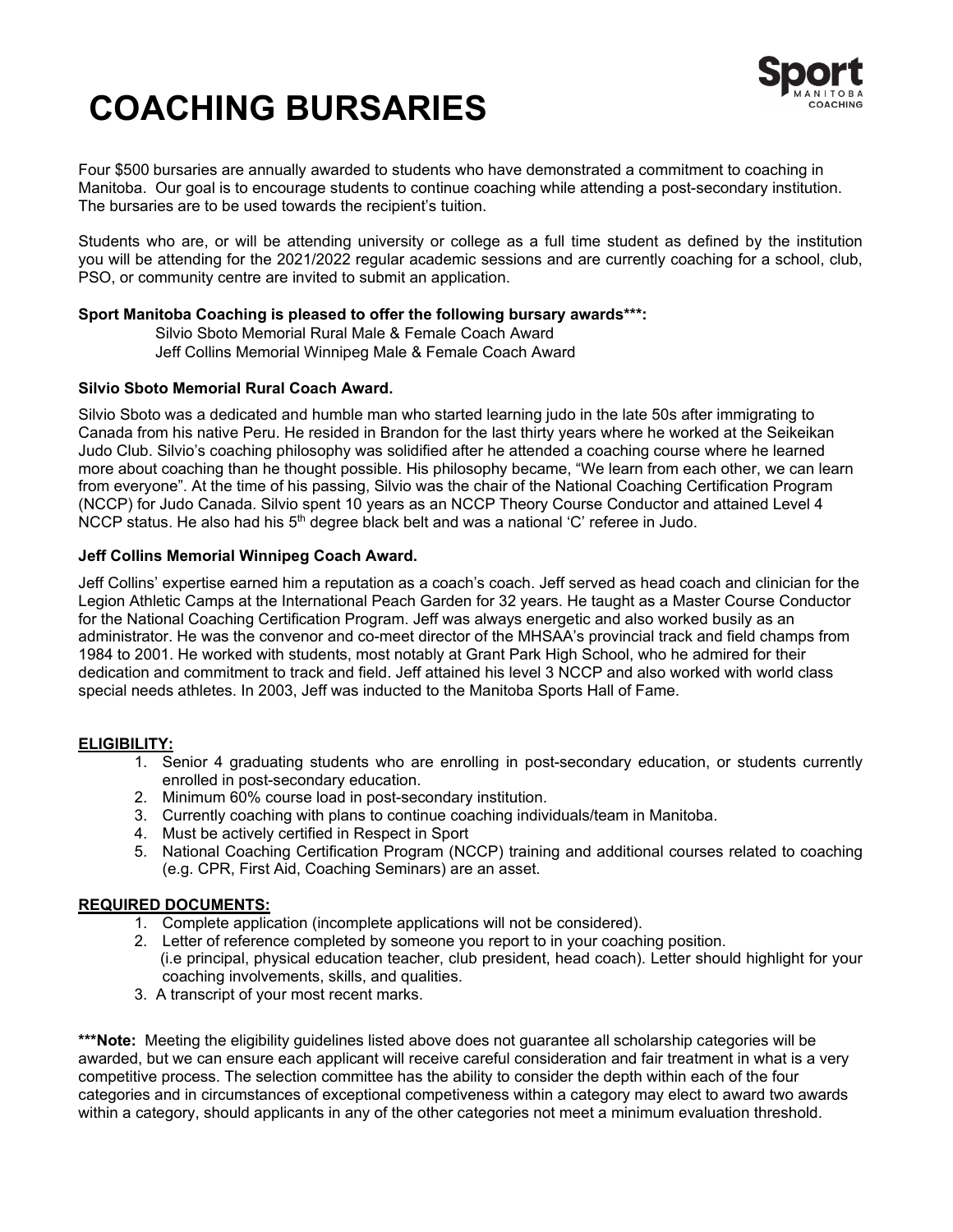

# **SPORT MANITOBA COACHING 2021 BURSARY APPLICATION FORM**

#### **I. GENERAL INFORMATION**

| Name:                                                                                                              |  |  |  |  |  |
|--------------------------------------------------------------------------------------------------------------------|--|--|--|--|--|
| Permanent Address (Street /PO #, City/Town, Postal Code):                                                          |  |  |  |  |  |
|                                                                                                                    |  |  |  |  |  |
| Telephone Number:<br>Date of Birth (d/m/y):                                                                        |  |  |  |  |  |
| E-mail Address:<br>Sex:                                                                                            |  |  |  |  |  |
| Student ID Number (if applicable):                                                                                 |  |  |  |  |  |
| Continuous resident of Manitoba since (m/y):                                                                       |  |  |  |  |  |
| Ш.<br><b>EDUCATION PLANS</b>                                                                                       |  |  |  |  |  |
| High School you attend (for high school applicants):                                                               |  |  |  |  |  |
| Please indicate your proposed program of post-secondary studies for the 2021/2022 and future<br>academic sessions: |  |  |  |  |  |
| <b>Educational Institution:</b><br>a)                                                                              |  |  |  |  |  |
| Degree/Diploma Sought<br>$\mathbf{b}$                                                                              |  |  |  |  |  |
| Major/Minor<br>$\mathbf{c})$                                                                                       |  |  |  |  |  |
| If currently in post-secondary school, what year are you entering in 2021/2022:<br>$\mathbf{d}$                    |  |  |  |  |  |
| <b>ACADEMIC STANDING</b><br>III.                                                                                   |  |  |  |  |  |
| Academic average or cumulative GPA (Enclose a transcript):                                                         |  |  |  |  |  |

# **IV**. **ACADEMIC ACHIVEMENTS**

Please list your major academic achievement beginning with the most recent.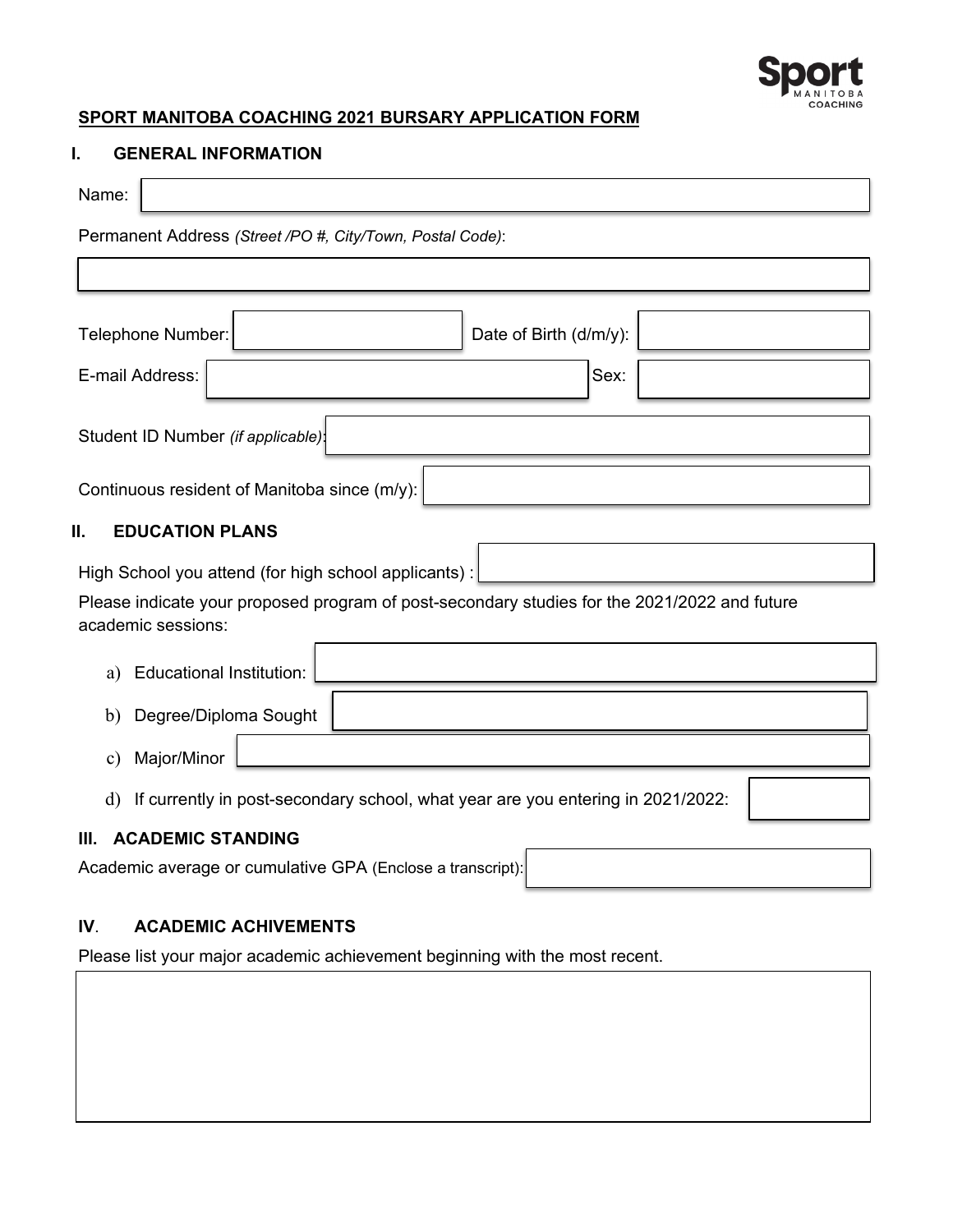

#### **V. COACHING EXPERIENCE**

- 1. NCCP Coaching Certification # (if applicable):
- 2. Respect in Sport Certification # :
- 3. Number of years you have been coaching:
- 4. List any NCCP courses you have taken: (be sure to include all levels):

5. List any other coaching related clinics, seminars, or courses you have taken:

6. Name of team and sport you have most recently been coaching:

7. Name of team and sport you will be coaching while attending post-secondary institution:

- 8. Frequency of commitment to above team:
- 9. Describe your short term goals as a coach (i.e. related to team/position role, education, development, results, etc).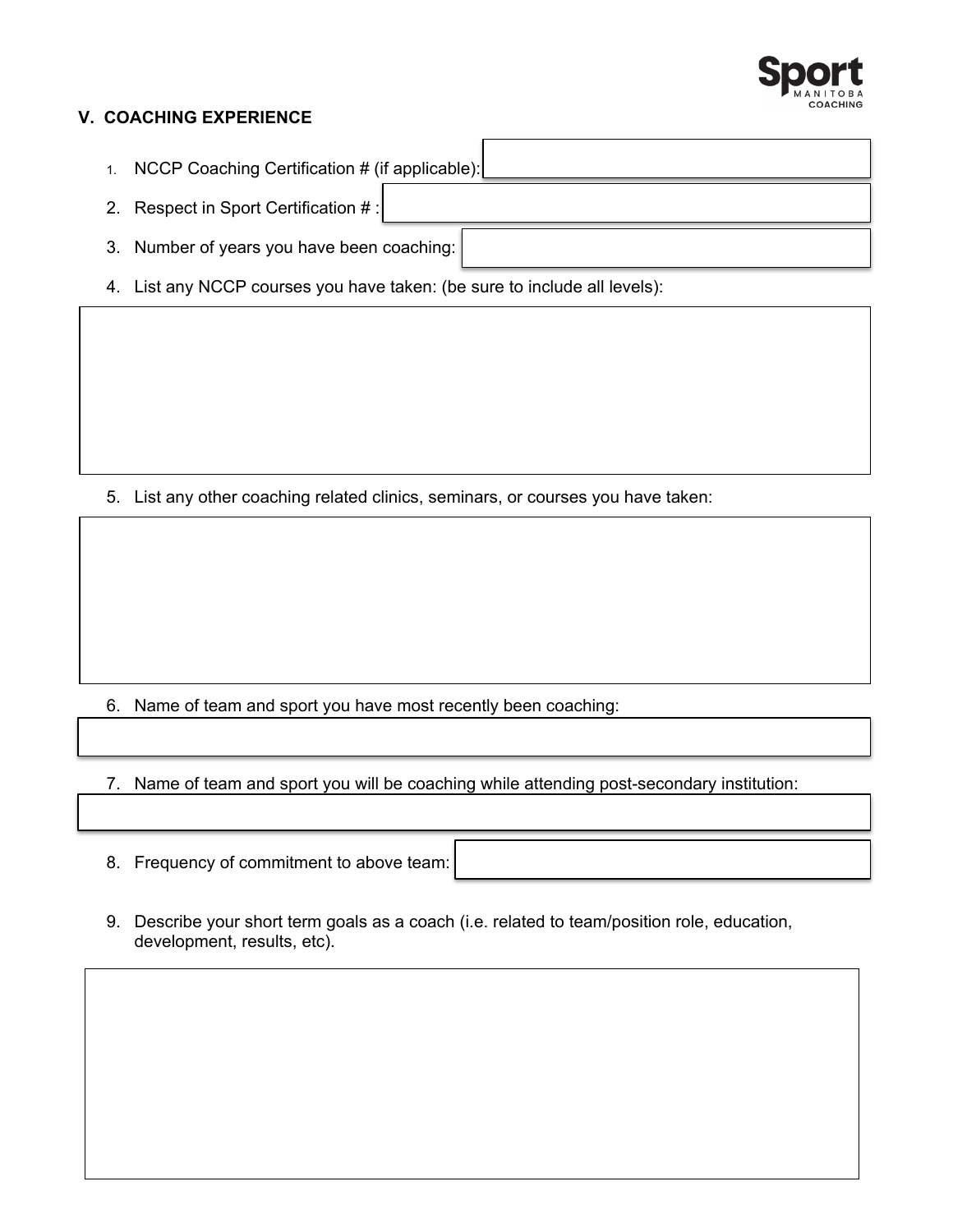

|  | 10. Please list in detail on the below chart your coaching contributions. Attached additional information sheet if needed. |
|--|----------------------------------------------------------------------------------------------------------------------------|
|--|----------------------------------------------------------------------------------------------------------------------------|

| Name of the team/sport<br>you coach (Start with<br>the most recent) | Age of<br>Athletes | Level of<br><b>Athletes</b> | <b>Description of your coaching</b><br>role. | <b>Supervisors</b><br>Contact name<br>& number | Location | Frequency<br>(indicate # of<br>hours of<br>commitment per<br>week or month) | Time frame or<br>date of<br>activity<br>MM/YY &<br>Total # of<br>hours<br>Committed | Paid or<br>volunteer<br>position<br>(Note % if<br>part of<br>student<br>leadership<br>course work) |
|---------------------------------------------------------------------|--------------------|-----------------------------|----------------------------------------------|------------------------------------------------|----------|-----------------------------------------------------------------------------|-------------------------------------------------------------------------------------|----------------------------------------------------------------------------------------------------|
|                                                                     |                    |                             |                                              |                                                |          |                                                                             |                                                                                     |                                                                                                    |
|                                                                     |                    |                             |                                              |                                                |          |                                                                             |                                                                                     |                                                                                                    |
|                                                                     |                    |                             |                                              |                                                |          |                                                                             |                                                                                     |                                                                                                    |
|                                                                     |                    |                             |                                              |                                                |          |                                                                             |                                                                                     |                                                                                                    |
|                                                                     |                    |                             |                                              |                                                |          |                                                                             |                                                                                     |                                                                                                    |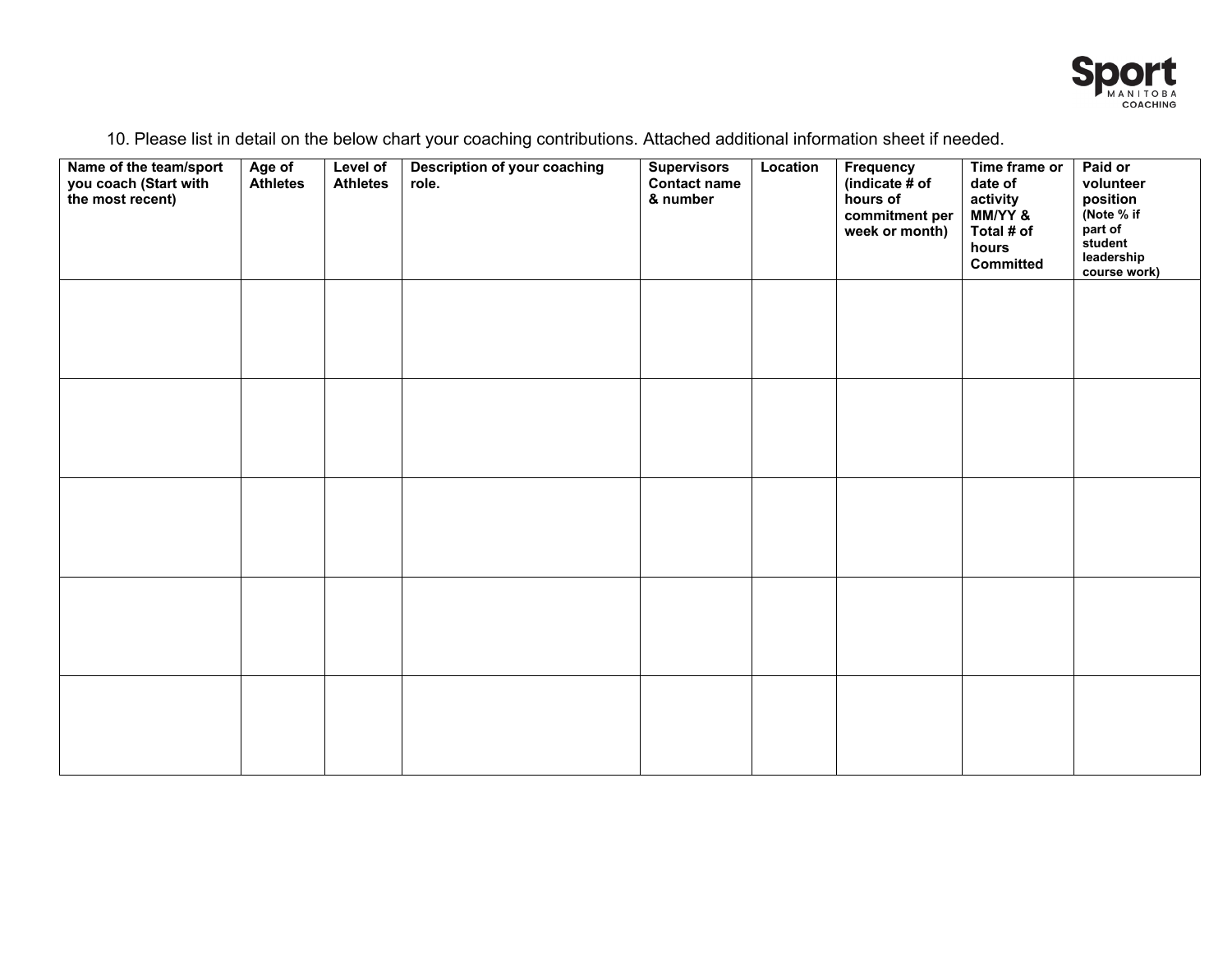

11. Describe your future plans in coaching. (i.e. related to team/position role, education, development, results, etc).

12. What you have learned by being a coach? Provide examples (ex. self-discipline in planning time/balancing roles)

## **V. OTHER ACTIVITIES/COMMITMENTS**

List other activities that you participated in from January 1, 2020 – April 30, 2021 (as an athlete, participant, volunteer within your school, community, paid employment, etc.) If any of the activities were part of the requirements for a school sports leadership course or paid, please indicate what percentage.

| Name of activity | Description of your role /<br>involvement | Frequency<br>(indicate # of<br>times & if<br>weekly/ monthly/<br>annual) | <b>Time frame</b><br>or date<br>of activity<br><b>MM/YY</b> | <b>Estimated</b><br><b>Total Hours</b><br><b>Committed</b> | <b>Sport Leadership</b><br>Course %<br>Or Paid % of<br><b>Experience</b> |
|------------------|-------------------------------------------|--------------------------------------------------------------------------|-------------------------------------------------------------|------------------------------------------------------------|--------------------------------------------------------------------------|
|                  |                                           |                                                                          |                                                             |                                                            |                                                                          |
|                  |                                           |                                                                          |                                                             |                                                            |                                                                          |
|                  |                                           |                                                                          |                                                             |                                                            |                                                                          |